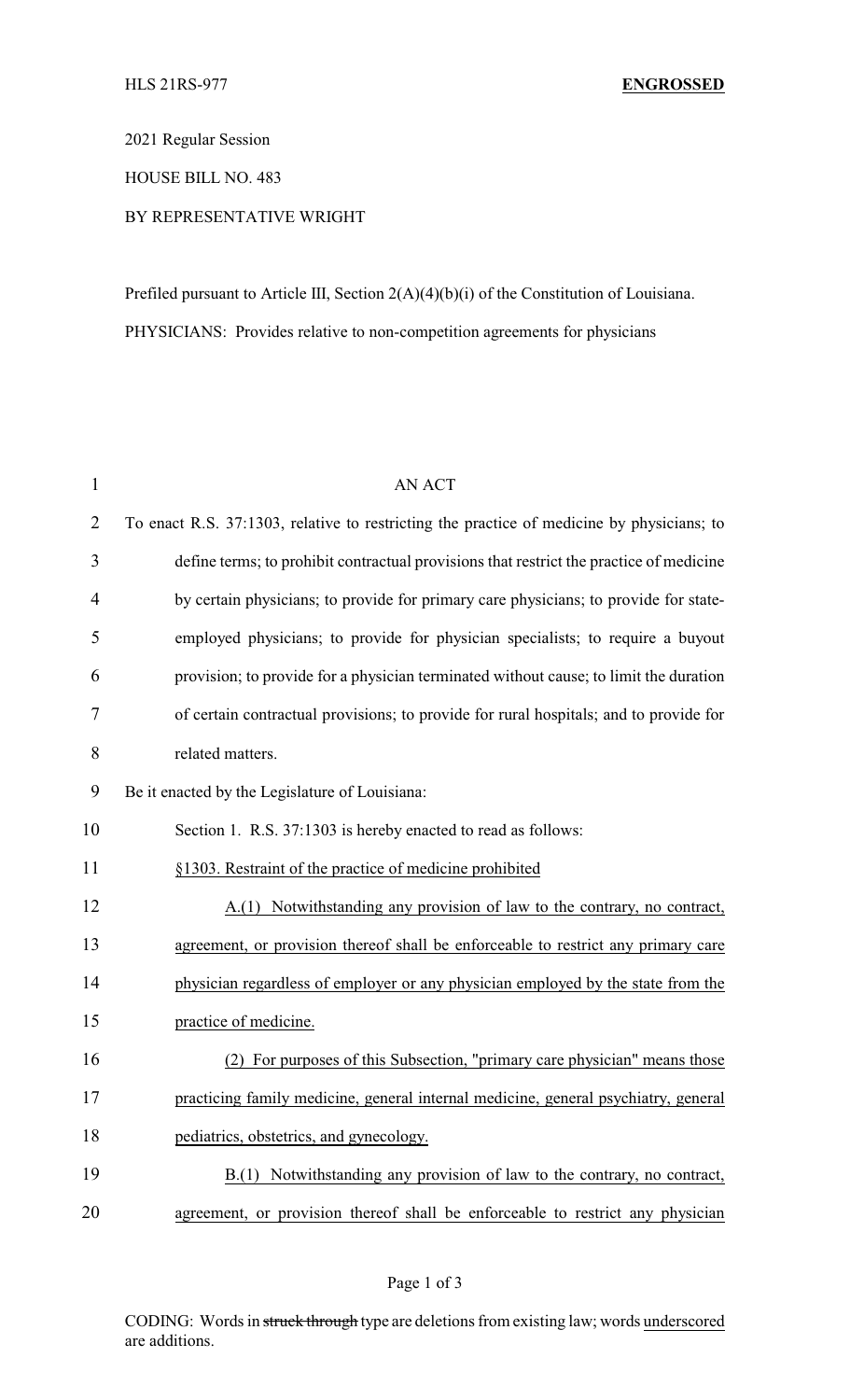| $\mathbf{1}$   | specialist not employed by the state from the practice of medicine who has been          |
|----------------|------------------------------------------------------------------------------------------|
| $\overline{2}$ | employed by, or is under contract with, the employing or contracting entity for three    |
| 3              | years or greater.                                                                        |
| $\overline{4}$ | For purposes of this Subsection, a "physician specialist" means the<br>(2)               |
| 5              | practice of medicine not included in the definition of primary care physician.           |
| 6              | (3) Any contract, agreement, or provision thereof with a physician specialist            |
| 7              | not employed by the state shall contain a buyout provision of no more than one year's    |
| 8              | salary which diminishes pro rata annually over three years. After the three-year         |
| 9              | period, the buyout shall be reduced to zero.                                             |
| 10             | C. Notwithstanding any provision of law to the contrary, no provision to                 |
| 11             | restrict the practice of a physician specialist not employed by the state shall be       |
| 12             | enforceable upon a physician who is terminated without cause by the employer.            |
| 13             | $D(1)$ No contract, agreement, or provision thereof shall restrict a physician           |
| 14             | specialist not employed by the state from practicing within a "restricted geographic     |
| 15             | region" for greater than two years.                                                      |
| 16             | For purposes of this Section, "restricted geographic region" means the                   |
| 17             | parish of a physician specialist's primary office location and up to two contiguous      |
| 18             | parishes.                                                                                |
| 19             | This Section shall not apply to any hospital that is defined as a rural                  |
| 20             | hospital as provided for in the Rural Hospital Preservation Act, R.S. 40:1189.1 et       |
| 21             | seq., if the "restricted geographic region" of the physician's practice, through primary |
| 22             | employment or under contract, is limited to a rural hospital and its contiguous          |
| 23             | parishes.                                                                                |

## DIGEST

The digest printed below was prepared by House Legislative Services. It constitutes no part of the legislative instrument. The keyword, one-liner, abstract, and digest do not constitute part of the law or proof or indicia of legislative intent. [R.S. 1:13(B) and 24:177(E)]

HB 483 Engrossed 2021 Regular Session Wright

**Abstract:** Prohibits contractual provisions restricting physicians from the practice of medicine.

CODING: Words in struck through type are deletions from existing law; words underscored are additions.